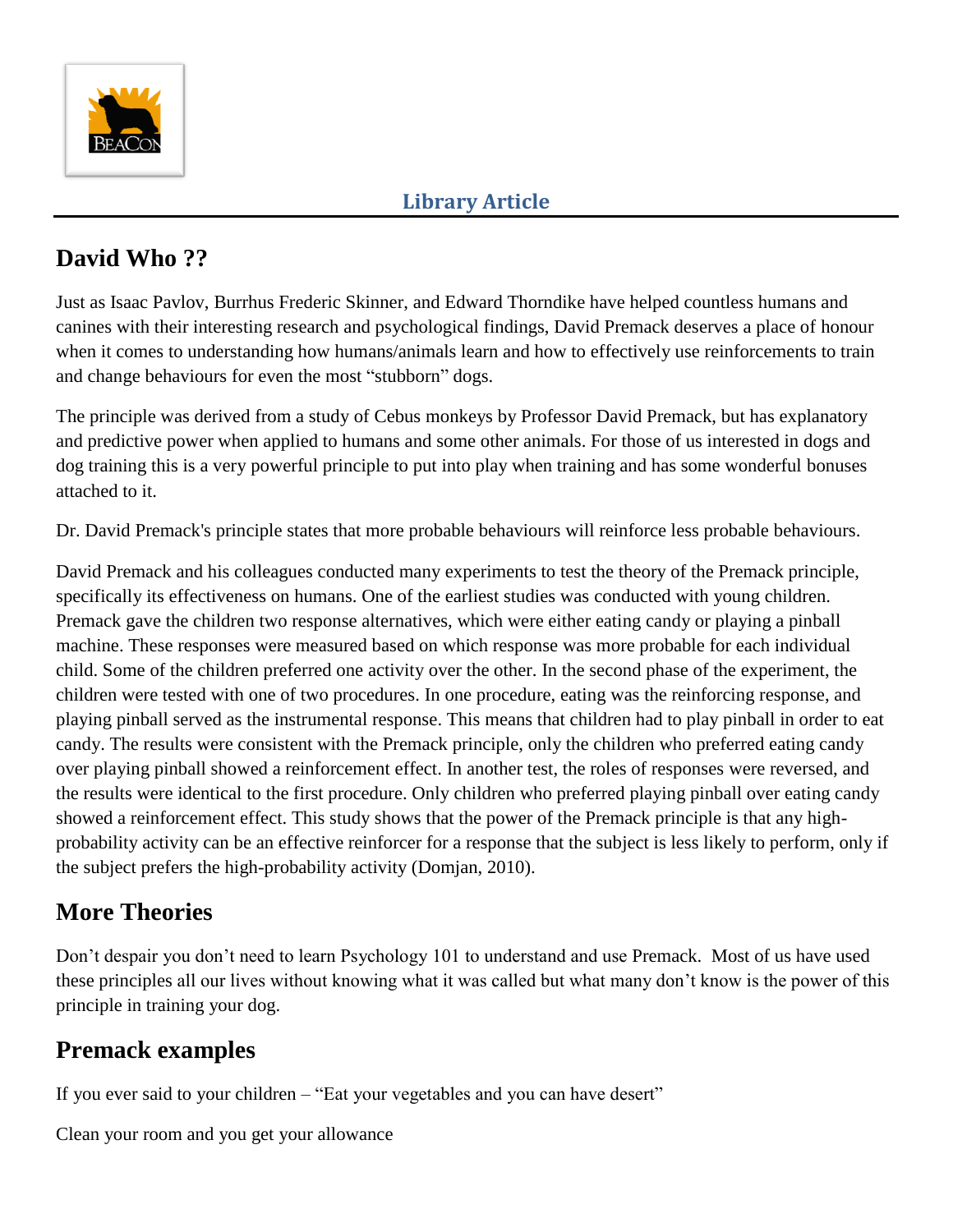

Did you ever ask your dog to sit then give him his meal?

Ask your dog to sit and throw his favourite ball

All of these are examples of the Premack principle. Eating Vegetables (low probability behaviour) gets Desert (high probability behaviour.

## **My dog doesn't like desert!!**

Here is where you need to define first what you want from your dog. It needs to be reasonable, trainable and you need to be consistent with your desires.

Make a list. Write it down.

Now observe your dog's and identify his favourite activities. Ball chasing, tug of war, Sniffing, Running.

When I hear that clients have dogs that retrieve and play tug, I'm know that we already have the built in motivators to get the dogs to do the behaviours they want. Just need to show them how.

Premack theory works hand in hand with intermittent reinforcement, allowing you to wean your dog away from "treats" as rewards. Not only that, it allows you to utilize your everyday environment to train your dog. An important thing to always keep in mind is "what motivates my dog the most right now?"

### **How to start with Puppies**

This is absolutely my favourite way to train puppies to stay.

Take one puppy who knows how to sit either on command or hand signal. Choose your word that means stay put and don't move such as stay or wait. Choose your word that means your dog can move (OK). Choose whatever words you like as long as you are consistent with their use. For instance don't' use COME if you plan to use that as a Recall word in the future.

#### **Set –Up**

Have the puppy's food dish in one hand with delicious treats in  $it - 2-3$  small pieces.

Get the puppies attention. Don't ask for anything yet.

Place the bowl on the floor and let the puppy eat.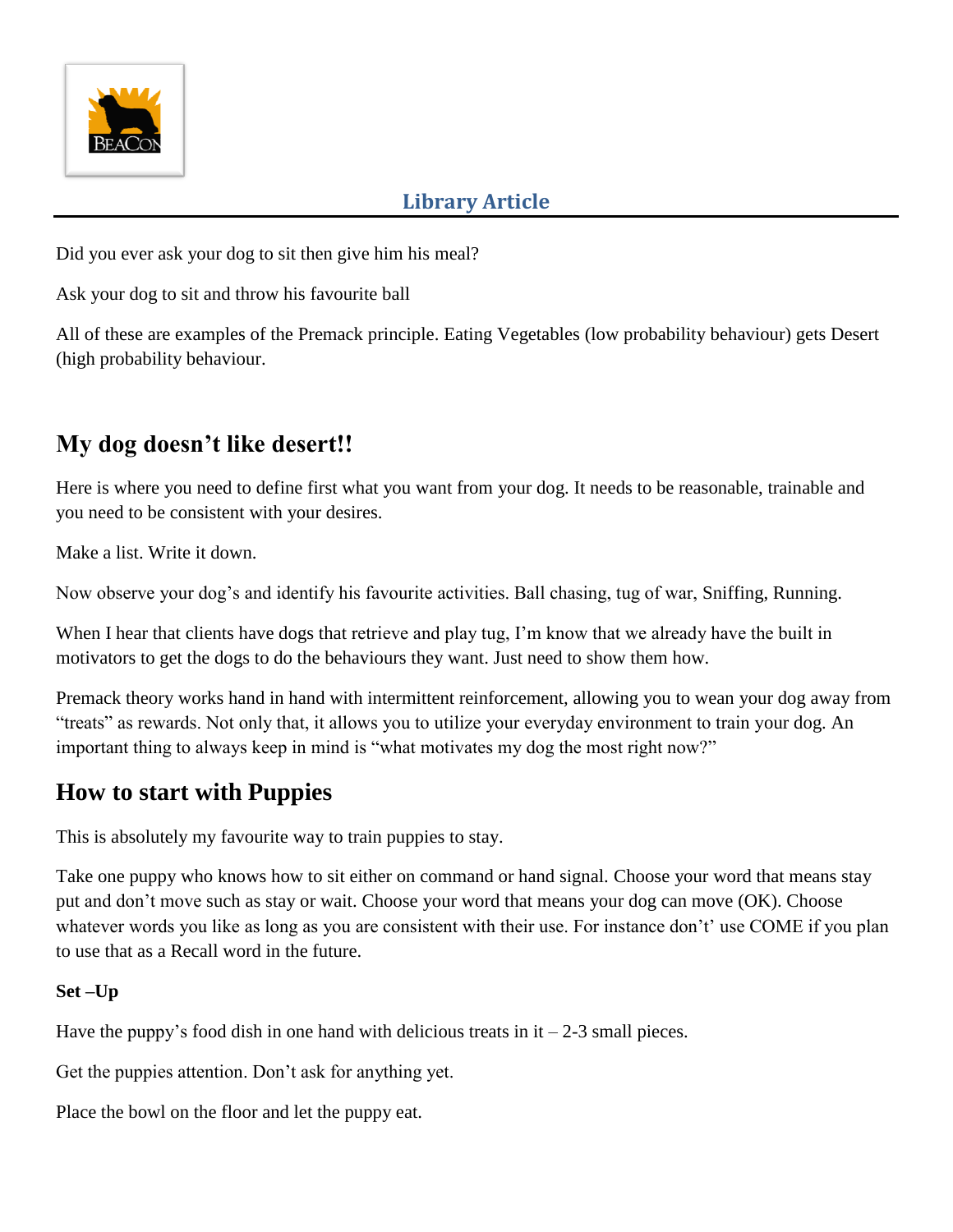

Pick up the bowl, and ask puppy to sit, say Wait and give quick hand signal don't' hold the hand signal for too long, start to bend over to put the bowl down in front of the puppy about 2 feet away. Most puppies will get up – as they  $do - you$  stand  $up - I$  usually say "Too Bad"

Repeat – puppy will again try to get up to get the food.

Keep repeating until you see the puppy attempt to stay and not move – now is the time to quickly say your release word (Ok) and quickly put the bowl on the ground for the puppy to eat.

The goal is to release the puppy on the OK. If he gets up before you said OK grab the bowl and then you stand up say "Too bad" and request the sit again.

Slowly work this until you can put the bowl on the floor and take your hand off of  $it - But$  be careful, the puppy may try to beat you to the food. Your job is to get the food bowl up and out of Puppies reach. Don't' let them beat you. If that puppy moves before you say OK – "Too Bad ""So Sad – No food.

Over a few days you will have a puppy who remains in sit stay position while you place the bowl on the floor and stand up, not moving until you say OK. Voila Premack in action.

Once your dog learns to give you something to get something he wants training becomes easy.

From the food bowl exercises I then teach dogs that doors while open don't mean go out until your say OK.

I start that in their crates at home. – teach them to sit by rewarding sit in crate by reaching in with food treats to teach them to sit in it. Once they are offering sit when I approach the crate – I slowly open door – if the get up, Crate door closes. Try again. Usually by the third time the dog remains sitting until you release them. Say OK and they can come out. Premack again.

## **Oh Yeah, But What about those Wild Childs!**

### **Set-Up**

Create a situation where the dog is sure to be over-aroused. Squeaky tennis ball, food or tug is a great way to create this hyper energy. Get your dog in a state of wild energy, the dog begins to jump or bark for the game (Instinctual Normal Dog Behaviour- trying to get the toy/solve the problem with attributes nature provided). In the middle of all that energy ask for something simple SIT/DOWN that you would prefer your dog offer rather than trying to climb your body or bark wildly for the toy. As soon as your dog picks the right behaviour "YES!" (Or clicker) and toss the toy.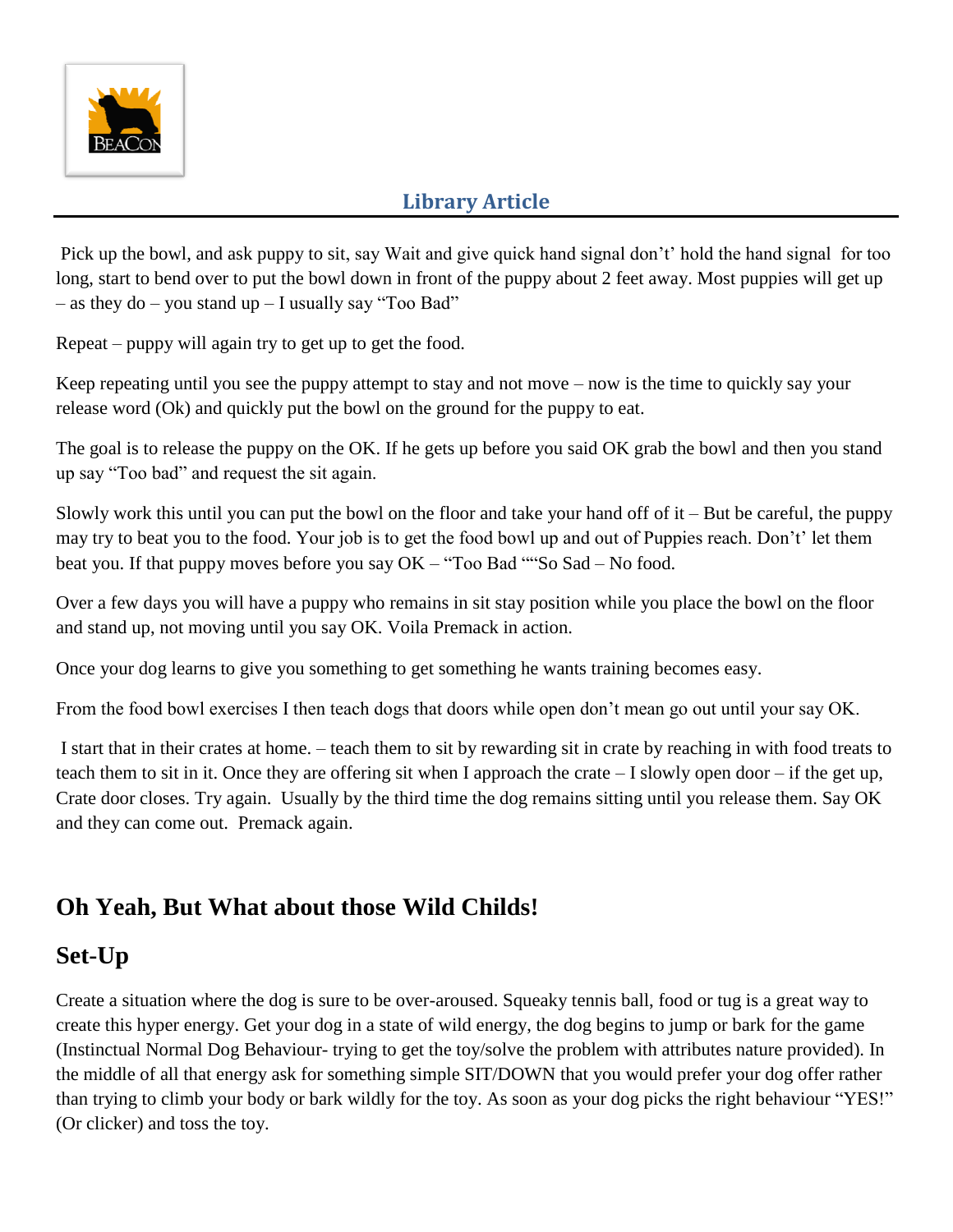

Eventually you hold the object and simply wait for the dog to offer you the (default) behaviour which will cause you to throw the ball/toy. The dog will enjoy performing the behaviour because he will think it is a cue to the game and fun. While this might sound hard to enforce, consider the mother who tells her child, "you aren't allowed to go outside and play until you clean your room." Cleaning her room is not a preferred behaviour for the child, yet since she is extremely motivated to play outside, she will perform the low probability behaviour for her "reward": the high probability, or preferred, behaviour.

For our hyper active dog, once they catch on that the calm behaviour of sit or down, starts the game, of retrieve or tugging whichever activity they prefer, then I put more criteria on it.

First they must sit and now stay/wait until I say OK; then I throw or give them opportunity to tug.

Do that a couple of times then I ask for sit stay, pretend to throw the toy, most dogs fall for this and get up to chase it, I hold the toy "Too Bad" then request the sit again, and we repeat the pretend throw until the dog gets that by staying (same as food Bowl) he will hear the release work OK and that is what starts the game not me moving or throwing.

## **BONUS to Using Premack**

The best part of the Premack principle is that it comes with a bonus. After repetition, your dog will start to love the activity that leads to the wanted behaviour. So if your dog learns to associate sitting with being allowed to go jump in the lake, the dog will be eager to do the sits, even automatically at times. If your dog learns that eye contact brings you to snap off the leash so he can go play, he will be more eager than ever to give you eye contact, even in other circumstances. So, while in the beginning, more probable behaviours were used to reinforce less probable behaviours, now the less probable behaviours have become worthy at the same levels as the more probable behaviours.

Premack Principle in action is great to watch and probably gives us the most bang for our training dollar.

## **Canine Caveats**

If you "give in" to your dog for any of these things, then you're reinforcing the wrong behaviours. "Oh but I want to go for a walk." Too bad. If you're serious about wanting certain behaviours, then don't give in to the unacceptable behaviour of barking and leaping at you while you attach the leash.

Remember **Dogs Do What Works**, and not only that they typically choose the path of least resistance. Enjoy them.